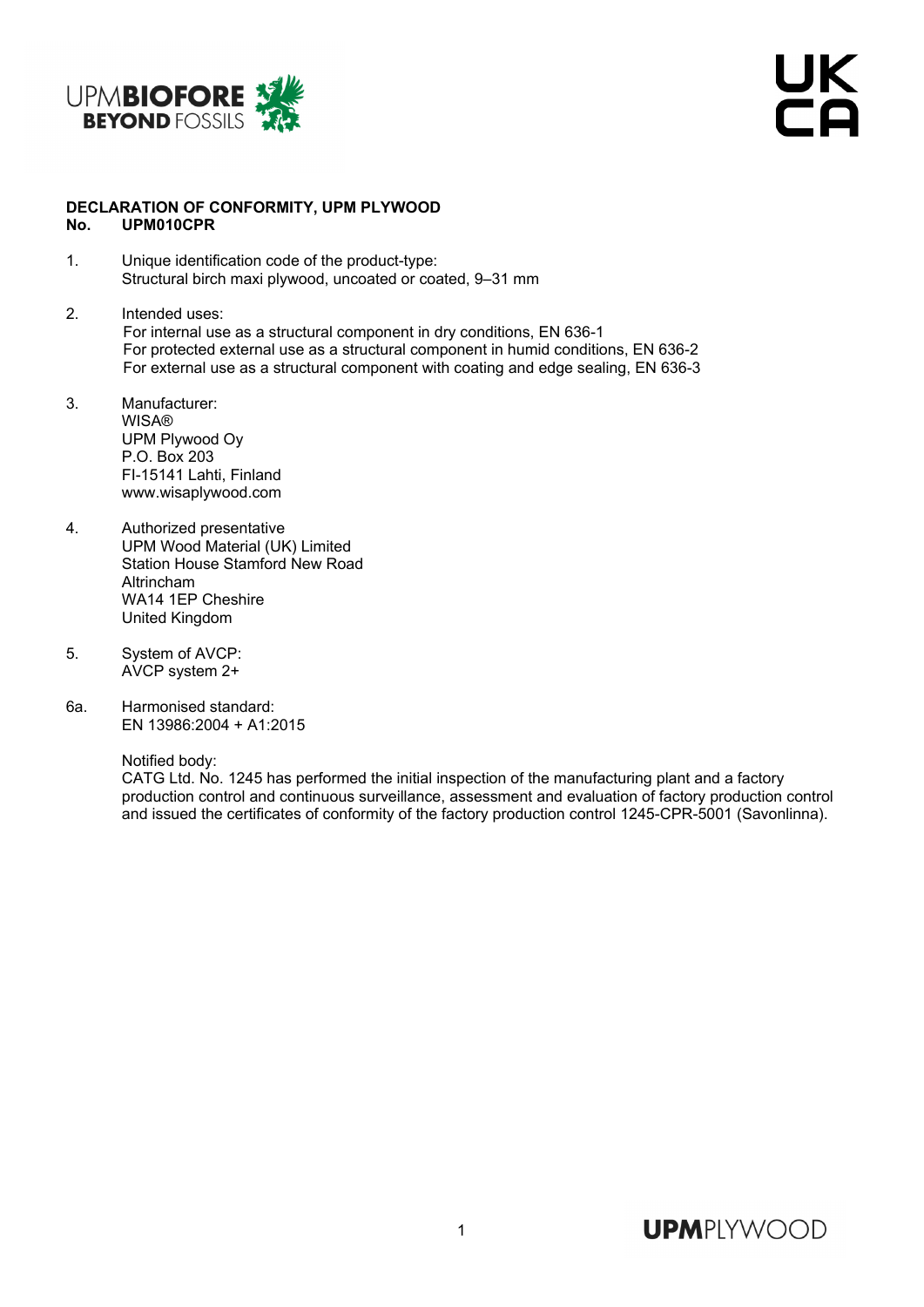

## 7. Declared performance:

| <b>Essential characteristics</b>   | <b>Performance</b>                   | <b>Harmonised standard</b> |  |  |  |
|------------------------------------|--------------------------------------|----------------------------|--|--|--|
| Point load strength and stiffness  | <b>NPD</b>                           |                            |  |  |  |
| Racking resistance                 | Calculation according to EN 1995-1-1 |                            |  |  |  |
| Impact resistance                  | <b>NPD</b>                           |                            |  |  |  |
|                                    | Wet 90, dry 220 (uncoated)           |                            |  |  |  |
| Water vapour permeability µ        | Mean density 680 kg/m <sup>3</sup>   |                            |  |  |  |
| Release of formaldehyde            | E <sub>1</sub>                       |                            |  |  |  |
| Content of pentachlorophenol (PCP) | $\leq 5$ ppm                         |                            |  |  |  |
| Airborne sound insulation          | <b>NPD</b>                           | EN 13986:2004+A1:2015      |  |  |  |
| Sound absorption $\alpha$          | 0,10/0,30                            |                            |  |  |  |
| Thermal conductivity $\lambda$     | 0.17 W/mK                            |                            |  |  |  |
| Embedment strength                 | Calculation according to EN 1995-1-1 |                            |  |  |  |
| Air permeability                   | <b>NPD</b>                           |                            |  |  |  |
| Bonding quality (acc. to EN 314-2) | Class 3                              |                            |  |  |  |
|                                    | Use class 2 (uncoated)               |                            |  |  |  |
| Biological durability              | Use class 3 (coated and edge sealed) |                            |  |  |  |

| <b>Reaction to fire</b>                                                                           |                                     |                                         |                          |  |  |  |  |  |  |
|---------------------------------------------------------------------------------------------------|-------------------------------------|-----------------------------------------|--------------------------|--|--|--|--|--|--|
| End use condition (6)                                                                             | <b>Minimum</b><br>thickness<br>(mm) | Class $(7)$<br>excluding)<br>floorings) | Class (8)<br>(floorings) |  |  |  |  |  |  |
| Without an air gap behind the wood-based panel $(1)$ , $(2)$ , $(5)$                              | 9                                   | $D-s2. d0$                              | $D_{fi-S}1$              |  |  |  |  |  |  |
| With a closed or an open air gap not more than 22 mm behind the<br>wood-based panel $(3)$ , $(5)$ | 9                                   | D-s2, d2                                |                          |  |  |  |  |  |  |
| With a closed air gap behind the wood-based panel (4), (5)                                        | 15                                  | D-s2, d1                                | $D_{fl}$ -s1             |  |  |  |  |  |  |
| With an open air gap behind the wood-based panel (4), (5)                                         | 18                                  | $D-s2. d0$                              | $D_{fl}$ -s1             |  |  |  |  |  |  |

<sup>(1)</sup> Mounted without an air gap directly against class A1 or A2-s1, d0 products with minimum density 10kg/m3 or at least class D-s2, d2.<br>
<sup>(2)</sup> A substrate of cellulose insulation material of at least class E may be incl

no air gaps in between.<br>
The discussion of the Annex to Decision 2000/147/EC.<br>
<sup>(7)</sup> Class as provided for in Table 1 of the Annex to Decision 2000/147/EC.

(7) Class as provided for in Table 1 of the Annex to Decision 2000/147/EC. (8) Class as provided for in Table 2 of the Annex to Decision 2000/147/EC.